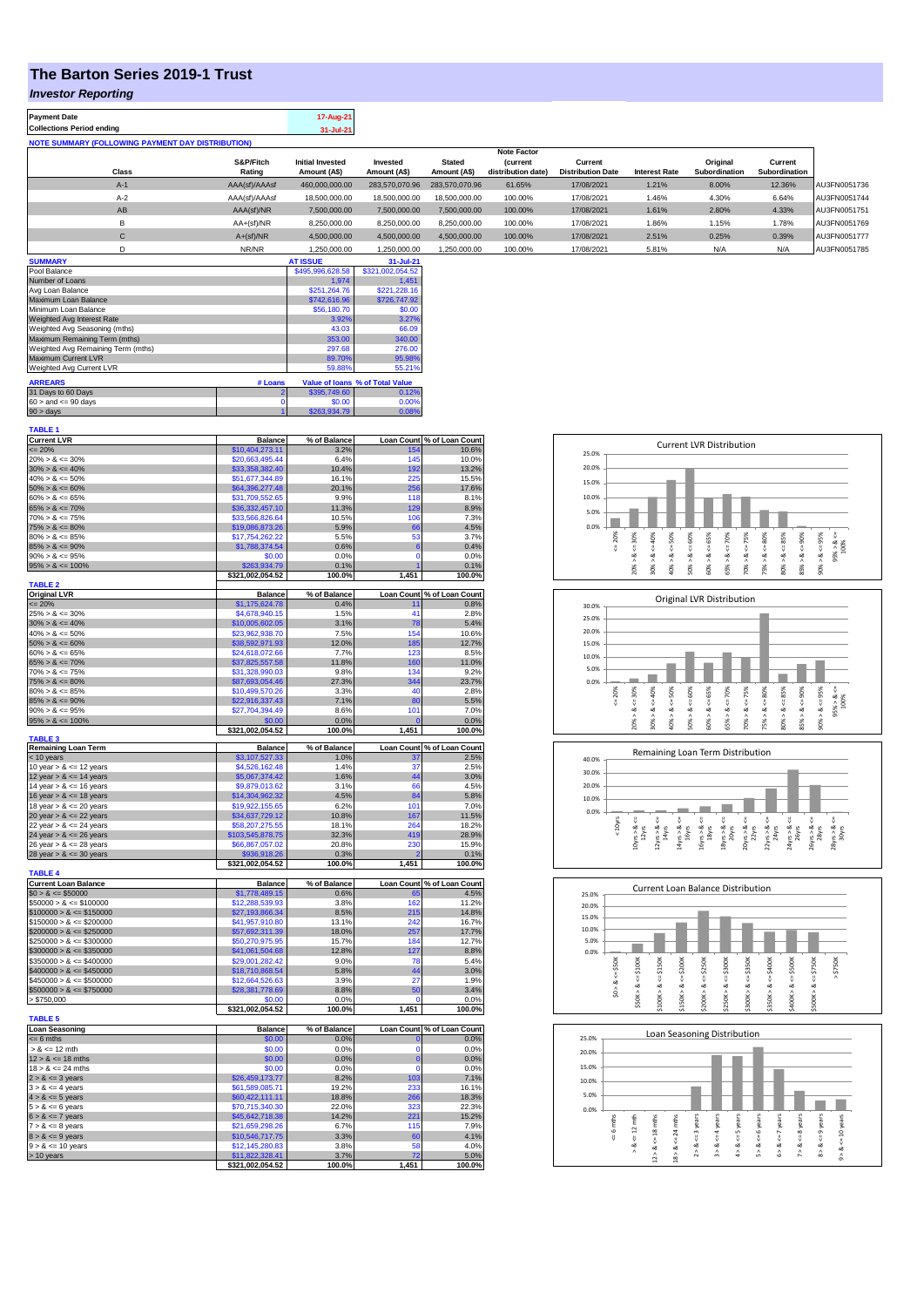# **The Barton Series 2019-1 Trust**

### *Investor Reporting*

| <b>Payment Date</b>                         |                                                   | 17-Aug-21             |                               |                            |
|---------------------------------------------|---------------------------------------------------|-----------------------|-------------------------------|----------------------------|
| <b>Collections Period ending</b>            |                                                   | 31-Jul-21             |                               |                            |
| TABLE 6                                     |                                                   |                       |                               |                            |
| Postcode Concentration (top 10 by value)    | <b>Balance</b>                                    | % of Balance          | <b>Loan Count</b>             | % of Loan Count            |
| 2615                                        | \$6,337,428.57                                    | 2.0%                  |                               | 2.0%                       |
| 2611                                        | \$6,127,005.09                                    | 1.9%                  | 18                            | 1.2%                       |
| 2914                                        | \$5,828,389.29                                    | 1.8%                  | 20                            | 1.4%                       |
| 5114                                        | \$5.081.083.09                                    | 1.6%                  | 26                            | 1.8%                       |
| 5162                                        | \$4,793,799.14                                    | 1.5%                  | 28                            | 1.9%                       |
| 2620                                        | \$4,627,040.83                                    | 1.4%                  | 19                            | 1.3%                       |
| 2617                                        | \$4,392,489.33                                    | 1.4%                  | 18                            | 1.2%                       |
| 5158                                        | \$4,174,042.09                                    | 1.3%                  | 22                            | 1.5%                       |
| 5108                                        | \$4,059,970.46                                    | 1.3%                  | 28                            | 1.9%                       |
| 2905                                        | \$4,033,096.98                                    | 1.3%                  | 17                            | 1.2%                       |
|                                             |                                                   |                       |                               |                            |
| TABLE 7                                     |                                                   |                       |                               |                            |
| <b>Geographic Distribution</b>              | <b>Balance</b>                                    | % of Balance          | <b>Loan Count</b>             | % of Loan Count            |
| <b>Australian Capital Territory</b>         | \$55,866,543.34                                   | 17.4%                 | 230                           | 15.9%                      |
| New South Wales                             | \$43,157,343.82                                   | 13.4%                 | 186                           | 12.8%                      |
| <b>Northern Territory</b>                   | \$994,071.08                                      | 0.3%                  | з                             | 0.2%                       |
| Queensland                                  | \$4,175,407.04                                    | 1.3%                  | 17                            | 1.2%                       |
| South Australia                             | \$141,848,076.80                                  | 44.2%                 | 731                           | 50.4%                      |
| Tasmania                                    | \$602,611.24                                      | 0.2%                  | ä                             | 0.2%                       |
| Victoria                                    | \$14,610,375.06                                   | 4.6%                  | 49                            | 3.4%                       |
| Western Australia                           | \$59,747,626.14                                   | 18.6%                 | 232                           | 16.0%                      |
|                                             | \$321,002,054.52                                  | 100.0%                | 1,451                         | 100.0%                     |
| <b>TABLE 8</b>                              |                                                   |                       |                               |                            |
| Metro/Non-Metro/Inner-City                  | <b>Balance</b>                                    | % of Balance          |                               | Loan Count % of Loan Count |
| Metro                                       | \$252.152.959.34                                  | 78.6%                 | 1122                          | 77.3%                      |
| Non-metro                                   | \$65,513,938.19                                   | 20.4%                 | 315                           | 21.7%                      |
| Inner city                                  | \$3,335,156.9                                     | 1.0%                  |                               | 1.0%                       |
|                                             | \$321,002,054.52                                  | 100.0%                | 1,451                         | 100.0%                     |
| <b>TABLE 9</b>                              |                                                   |                       |                               |                            |
| <b>Property Type</b>                        | <b>Balance</b>                                    | % of Balance          |                               | Loan Count % of Loan Count |
| <b>Residential House</b>                    | 292,730,188.71                                    | 91.2%                 | 1312                          | 90.4%                      |
| <b>Residential Unit</b>                     | \$25,421,941.81                                   | 7.9%                  | 125                           | 8.6%                       |
| Rural                                       | \$0.00                                            | 0.0%                  | $\mathbf 0$                   | 0.0%                       |
| Semi-Rural                                  | \$0.00                                            | 0.0%                  | $\Omega$                      | 0.0%                       |
| <b>High Density</b>                         | \$2,849,924.00                                    | 0.9%                  | 14                            | 1.0%                       |
|                                             | \$321,002,054.52                                  | 100.0%                | 1.451                         | 100.0%                     |
| <b>TABLE 10</b>                             |                                                   |                       |                               |                            |
| <b>Occupancy Type</b>                       | <b>Balance</b>                                    | % of Balance          | <b>Loan Count</b>             | % of Loan Count            |
|                                             |                                                   |                       |                               |                            |
|                                             | \$283.149.399.58                                  | 88.2%                 | 1265                          | 87.2%                      |
| Owner Occupied                              | 37 852 654 94                                     | 11.8%                 | 186                           | 12.8%                      |
| Investment                                  |                                                   |                       |                               |                            |
| TABLE 11                                    | \$321,002,054.52                                  | 100.0%                | 1,451                         | 100.0%                     |
|                                             | <b>Balance</b>                                    | % of Balance          | <b>Loan Count</b>             | % of Loan Count            |
| <b>Employment Type Distribution</b>         | \$4,139,770.45                                    | 1.3%                  | 16                            | 1.1%                       |
| Contractor                                  |                                                   |                       |                               |                            |
| Pay-as-you-earn employee (casual)           | \$11,817,720.16<br>\$233,957,991.03               | 3.7%<br>72.9%         | 60<br>1026                    | 4.1%                       |
| Pay-as-you-earn employee (full time)        |                                                   | 9.3%                  | 143                           | 70.7%<br>9.9%              |
| Pay-as-you-earn employee (part time)        | \$29,935,662.20                                   | 7.5%                  | 102                           |                            |
| Self employed                               | \$24,012,712.45                                   |                       |                               | 7.0%<br>7.2%               |
| No data                                     | \$17,138,198.23                                   | 5.3%                  | 104                           |                            |
| Director                                    | \$0.00                                            | 0.0%                  |                               | 0.0%                       |
| TABLE 12                                    | \$321,002,054.52                                  | 100.0%                | 1.451                         | 100.0%                     |
| <b>LMI Provider</b>                         | <b>Balance</b>                                    | % of Balance          |                               | Loan Count % of Loan Count |
| QBE                                         |                                                   | 92.8%                 | 1362                          | 93.9%                      |
| Genworth                                    | \$297,880,217.0 <mark>7</mark><br>\$23,121,837.45 | 7.2%                  | 89                            | 6.1%                       |
|                                             | \$321,002,054.52                                  | 100.0%                | 1,451                         |                            |
| <b>TABLE 13</b>                             |                                                   |                       |                               | 100.0%                     |
| <b>Arrears</b>                              | <b>Balance</b>                                    | % of Balance          | <b>Loan Count</b>             |                            |
| <= 0 days                                   | \$317,037,807.73                                  | 98.8%                 | 433                           | % of Loan Count<br>98.8%   |
| $0 >$ and $\leq 30$ days                    | \$3,304,562.40                                    | 1.0%                  | 15                            | 1.0%                       |
| $30 >$ and $\leq 60$ days                   | \$395,749.60                                      | 0.1%                  | $\overline{2}$                | 0.1%                       |
| $60 >$ and $\leq 90$ days                   | \$0.00                                            | 0.0%                  | $\Omega$                      | 0.0%                       |
|                                             | \$263.934.79                                      | 0.1%                  | 1                             | 0.1%                       |
| 90 > days                                   |                                                   |                       |                               |                            |
| <b>TABLE 14</b>                             | \$321,002,054.52                                  | 100.0%                | 1,451                         | 100.0%                     |
| <b>Interest Rate Type</b>                   | <b>Balance</b>                                    | % of Balance          |                               | Loan Count % of Loan Count |
| Variable                                    | \$246,137,389.50                                  | 76.7%                 | 1142                          | 78.7%                      |
| Fixed                                       |                                                   | 23.3%                 | 309                           |                            |
|                                             | \$74,864,665.02<br>\$321,002,054.52               | 100.0%                | 1,451                         | 21.3%<br>100.0%            |
| <b>TABLE 15</b>                             |                                                   |                       |                               |                            |
| <b>Weighted Ave Interest Rate</b>           | <b>Balance</b>                                    | Loan Count            |                               |                            |
|                                             | 3.03%                                             | 300                   |                               |                            |
| <b>Fixed Interest Rate</b>                  |                                                   |                       |                               |                            |
| TABLE 16                                    |                                                   |                       |                               |                            |
|                                             |                                                   |                       |                               |                            |
| COVID-19 Impacted Loan                      | Impacted (#)                                      | Impacted (%)<br>0.07% | Impacted (\$)<br>\$537.272.27 |                            |
|                                             |                                                   |                       |                               |                            |
| TABLE 17                                    |                                                   |                       |                               |                            |
| Foreclosure, Claims and Losses (cumulative) | Balance                                           | <b>Loan Count</b>     |                               |                            |

| Foreclosure, Claims and Losses (cumulative) | <b>Balance</b> | <b>Loan Count</b> |
|---------------------------------------------|----------------|-------------------|
| Properties foreclosed                       | \$0.00         |                   |
| Claims submitted to mortgage insurers       | \$0.00         |                   |
| Claims paid by mortgage insurers            | \$0.00         |                   |
| loss covered by excess spread               | \$0.00         |                   |
| Amount charged off                          | \$0.00         |                   |

Please note: Stratified data excludes loans where the collateral has been sold and there is an LMI claim pending.